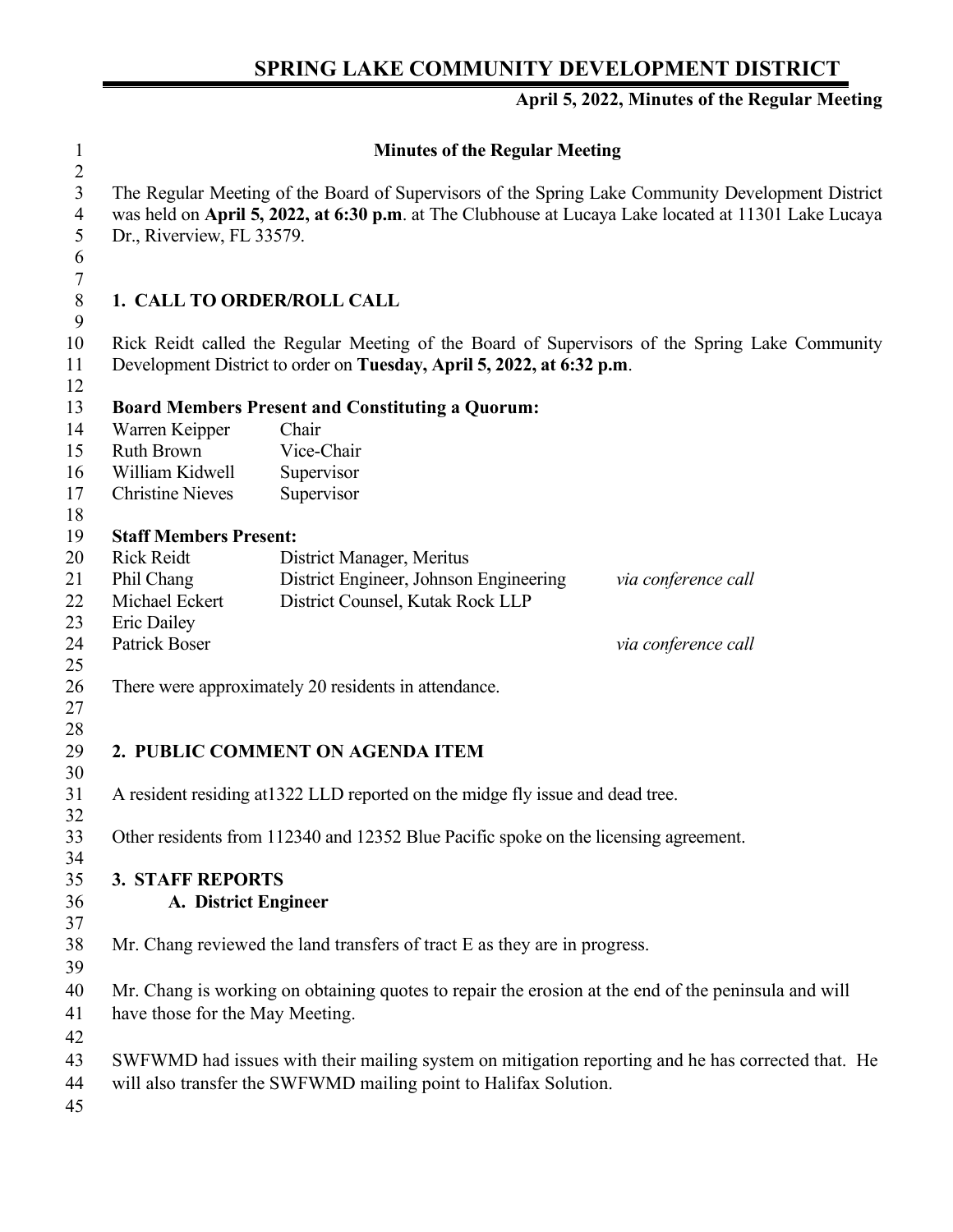46 The Board then took up business item A. Discussion of Blue Pacific Licensing Agreements.

47 Mr. Keipper reported all but one where in some form of completion with only one resident a definitive 48 no to signing.

49

50 A Motion was made by Mr. Kidwell with second by Mr. Keipper to direct staff to clear up the

51 submissions that needed small clerical revisions and draft a letter to the one resident refusing to sign

52 requiring removal of all structures, trees and plants placed by them.

| 53<br>54<br>55       |                                                                                                                | <b>MOTION TO:</b>             | Approve to clear up the submissions that needed small<br>clerical revisions and draft a letter to the resident refusing<br>to sign requiring removal of all structures, trees and plants. |
|----------------------|----------------------------------------------------------------------------------------------------------------|-------------------------------|-------------------------------------------------------------------------------------------------------------------------------------------------------------------------------------------|
| 56                   |                                                                                                                | <b>MADE BY:</b>               | Supervisor Kidwell                                                                                                                                                                        |
| 57                   |                                                                                                                | <b>SECONDED BY:</b>           | Supervisor Keipper                                                                                                                                                                        |
| 58                   |                                                                                                                | DISCUSSION:                   | None further                                                                                                                                                                              |
| 59                   |                                                                                                                | <b>RESULT:</b>                | Called to Vote: Motion PASSED                                                                                                                                                             |
| 60                   |                                                                                                                |                               | 4/0 - Motion Passed Unanimously                                                                                                                                                           |
| 61<br>62<br>63<br>64 | Assistant Secretary Mary Christina Nieves joined the meeting by phone at 6:45pm.<br><b>B. District Counsel</b> |                               |                                                                                                                                                                                           |
| 65                   |                                                                                                                | İ.                            | Ratification of Bright View Acknowledgement of Withdrawal of Notice of                                                                                                                    |
| 66                   | termination.                                                                                                   |                               |                                                                                                                                                                                           |
| 67<br>68<br>69       | The Board reviewed the acknowledgment and motioned to approve the notice of termination.                       |                               |                                                                                                                                                                                           |
| 70<br>71             |                                                                                                                | <b>MOTION TO:</b>             | Ratification<br>the<br>of<br><b>Bright</b><br>View<br>Approve<br>Acknowledgement of Withdrawal of Notice of termination.                                                                  |
| 72                   |                                                                                                                | <b>MADE BY:</b>               | Supervisor Kidwell                                                                                                                                                                        |
| 73                   |                                                                                                                | <b>SECONDED BY:</b>           | <b>Supervisor Brown</b>                                                                                                                                                                   |
| 74                   |                                                                                                                | DISCUSSION:                   | None further                                                                                                                                                                              |
| 75                   |                                                                                                                | <b>RESULT:</b>                | Called to Vote: Motion PASSED                                                                                                                                                             |
| 76                   |                                                                                                                |                               | 4/0 - Motion Passed Unanimously                                                                                                                                                           |
| 77<br>78<br>79       | b.<br>Memo of best practices reviewed with the Board by Mr. Eckert.                                            |                               |                                                                                                                                                                                           |
| 80<br>81             | The Board discussed the memo and no further action needed.                                                     |                               |                                                                                                                                                                                           |
| 82                   | <b>C. District Manager</b>                                                                                     |                               |                                                                                                                                                                                           |
| 83                   |                                                                                                                | <b>Action Item List</b><br>i. |                                                                                                                                                                                           |
| 84                   |                                                                                                                |                               |                                                                                                                                                                                           |
| 85                   | Mr. Reidt reviewed action item list which most will be addressed in this agenda.                               |                               |                                                                                                                                                                                           |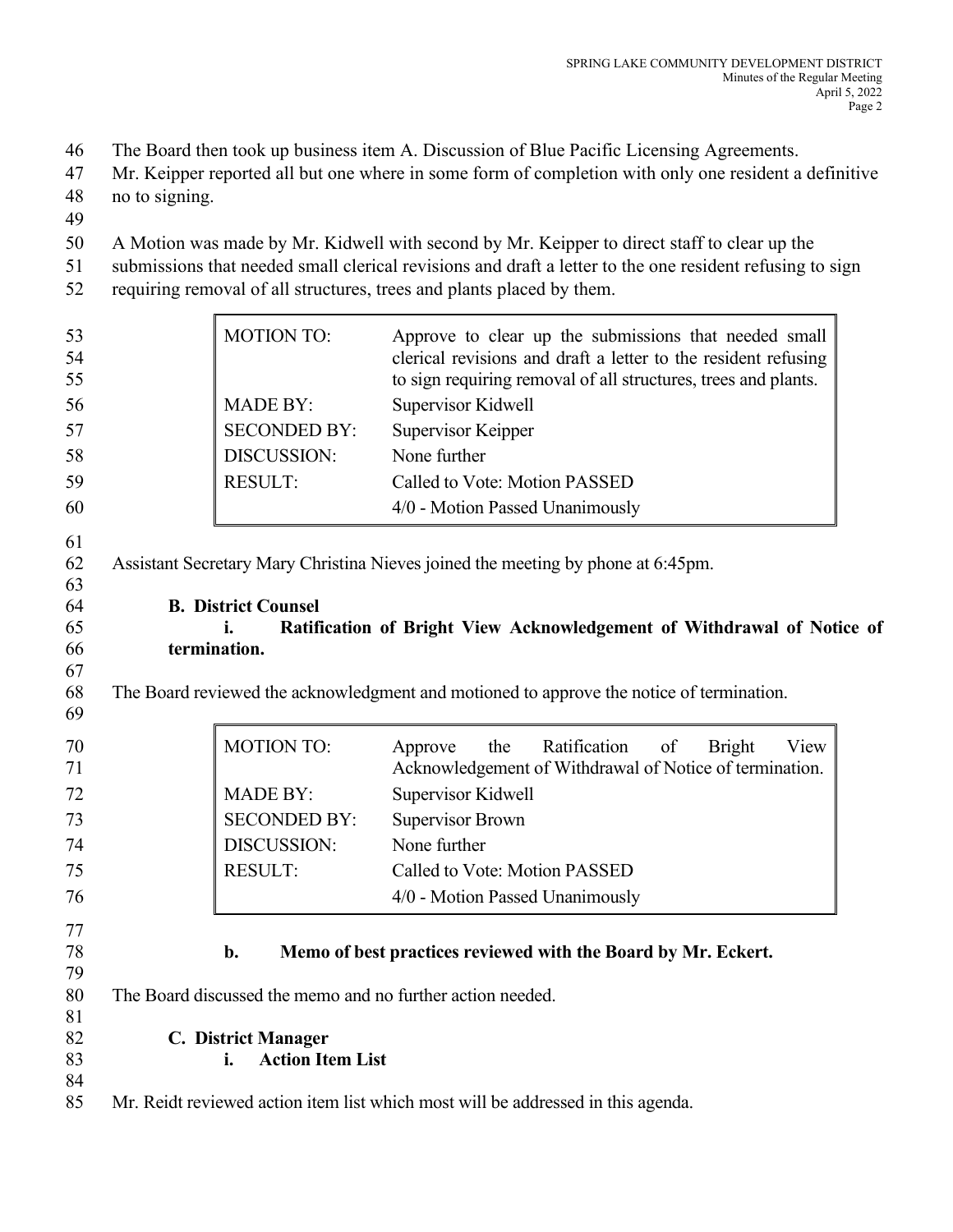86 Mr. Reidt thanked the Board for the opportunity to serve as their DM and wished them well moving 87 forward with Halifax Solutions. 88 89 **4. BUSINESS ITEMS** 90 **A. Discussion on Blue Pacific Licensing Agreements** 91 92 93 **B. Discussion on Midge Fly Larvae Treatment** 94 95 Mr. Eckert requested that Mr. Boser change the quote from a proposal to a work order. The Board then 96 discussed treatment options and fish stocking needs. They asked Mr. Boser to prepare a fish stocking quote 97 for the spring and fall this coming year. Motion by Mrs. Brown with second by Mr. Kidwell to approve two 98 (2) treatments approximately fifteen (15) days apart and one (1) additional thirty (30) days from that.<br>99 The Board will then review the need for additional treatments following that. The Board will then review the need for additional treatments following that. 100 101 MOTION TO: Approve two (2) treatments approximately fifteen (15) days 102 **apart and one (1) additional thirty (30) days from that.** 103 MADE BY: Supervisor Brown 104 SECONDED BY: Supervisor Kidwell 105 DISCUSSION: None further 106 RESULT: Called to Vote: Motion PASSED 107 3/1 - Motion Passed – Christine Nieves opposed 108 109 **C. Discussion on Pond Planting Proposal**  110 111 Mr. Eckert again request that Mr. Boser Change the quote from a proposal to a work order. The Board 112 reviewed the proposal and with motion by Mrs. Brown with second by Mr. Keipper to approve plantings. 113 114 MOTION TO: Approve Pond Planting. 115 MADE BY: Supervisor Brown 116 SECONDED BY: Supervisor Keipper 117 DISCUSSION: None further 118 RESULT: Called to Vote: Motion PASSED 119 **119 119 119 119 119 119 119 119 119 119 119 11** 120 121 **D. Discussion on Rules of Procedure – Rule 1.3 Public Meetings, Hearings, and Workshops**  122 123 Mr. Eckert reviewed the increased needs for meeting advertising notifications and future possibilities of 124 modest revisions moving forward if the State passes further laws. He will research the possibility of using 125 the Osprey Observer.

126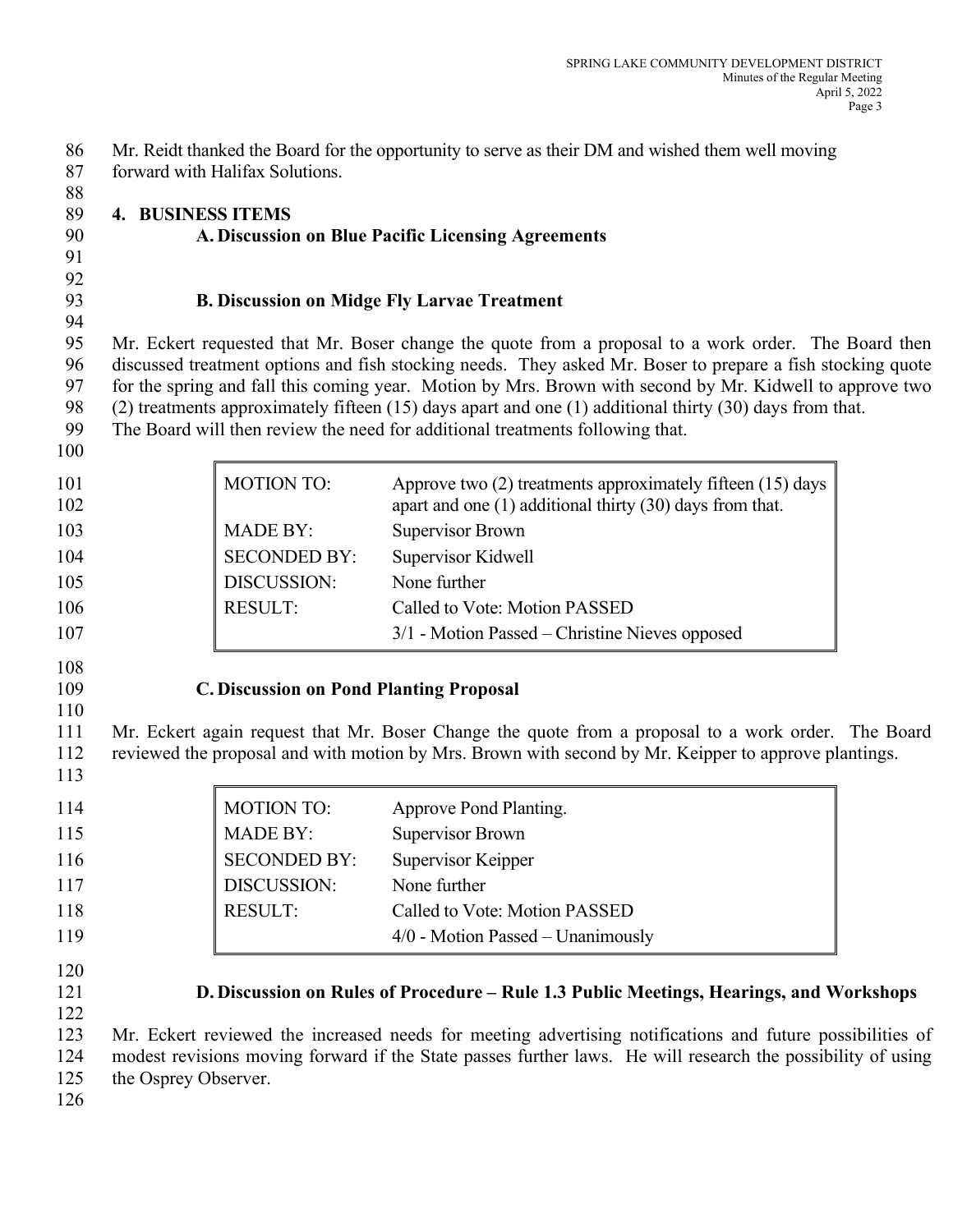| 127<br>128                                           | E. Discussion on Fuel Surcharge from BrightView                                                                                                                                                                                                                                                                                                                                                                                                                                                      |                                                                                              |                                                                                                                                                                                                 |  |
|------------------------------------------------------|------------------------------------------------------------------------------------------------------------------------------------------------------------------------------------------------------------------------------------------------------------------------------------------------------------------------------------------------------------------------------------------------------------------------------------------------------------------------------------------------------|----------------------------------------------------------------------------------------------|-------------------------------------------------------------------------------------------------------------------------------------------------------------------------------------------------|--|
| 129<br>130<br>131                                    | The Board tabled until next meeting, for clarification of what the surcharge amount would be as it was not<br>clearly defined.                                                                                                                                                                                                                                                                                                                                                                       |                                                                                              |                                                                                                                                                                                                 |  |
| 132<br>133<br>134                                    | <b>F. Discussion on Mulch Proposals</b><br><b>G. Discussion on Palm Pruning Proposals</b>                                                                                                                                                                                                                                                                                                                                                                                                            |                                                                                              |                                                                                                                                                                                                 |  |
| 135<br>136<br>137                                    | The Board tabled until next meeting. The Board needs a better clarification of the number and location of<br>palms and locations of mulch placement.                                                                                                                                                                                                                                                                                                                                                 |                                                                                              |                                                                                                                                                                                                 |  |
| 138<br>139                                           | H. Discussion on Field Services Proposal- Rizzetta & Company                                                                                                                                                                                                                                                                                                                                                                                                                                         |                                                                                              |                                                                                                                                                                                                 |  |
| 140<br>141<br>142<br>143<br>144<br>145               | The Board has approved to contract with Rizzetta $&$ Company for field services management and the RFP<br>process starting May 1, 2022. John Toborg will be the point person for the inspections and the RFP process.<br>He will be contacting bidders once the RFP is approved at the May meeting. Our timeline is looking at the<br>Board selecting a vendor in late June with a new contract start date of August 1st. This means your current<br>agreement will remain in place until that time. |                                                                                              |                                                                                                                                                                                                 |  |
| 146<br>147<br>148<br>149<br>150<br>151               |                                                                                                                                                                                                                                                                                                                                                                                                                                                                                                      | <b>MOTION TO:</b><br><b>MADE BY:</b><br><b>SECONDED BY:</b><br>DISCUSSION:<br><b>RESULT:</b> | Approve the Field Services Proposal -Rizzetta & Company.<br><b>Supervisor Brown</b><br>Supervisor Kidwell<br>None further<br>Called to Vote: Motion PASSED<br>$4/0$ – Motion Passed Unanimously |  |
| 152<br>153<br>154<br>155<br>156<br>157<br>158<br>159 | I. Acceptance of Resignation of Board Member - Tom Bigelow<br>Motion by Mrs. Brown with second by Mr. Keipper, to accept resignation of Board Member Tom Bigelow,<br>declaring seat 1 vacant with Mr. Reidt and Mr. Dailey to reach out through Town Square with email<br>requesting applications for the vacant seat. The term of office for seat 1 will be up for election in November<br>2022. Mrs. Alvarez has contacted Mr. Bigelow regarding the proper paperwork he needs to file.            |                                                                                              |                                                                                                                                                                                                 |  |
| 160<br>161<br>162<br>163<br>164<br>165<br>166<br>167 |                                                                                                                                                                                                                                                                                                                                                                                                                                                                                                      | <b>MOTION TO:</b><br><b>MADE BY:</b><br><b>SECONDED BY:</b><br>DISCUSSION:<br><b>RESULT:</b> | Approve the Acceptance of Resignation of Tom Bigelow.<br><b>Supervisor Brown</b><br>Supervisor Keipper<br>None further<br>Called to Vote: Motion PASSED<br>4/0 - Motion Passed Unanimously      |  |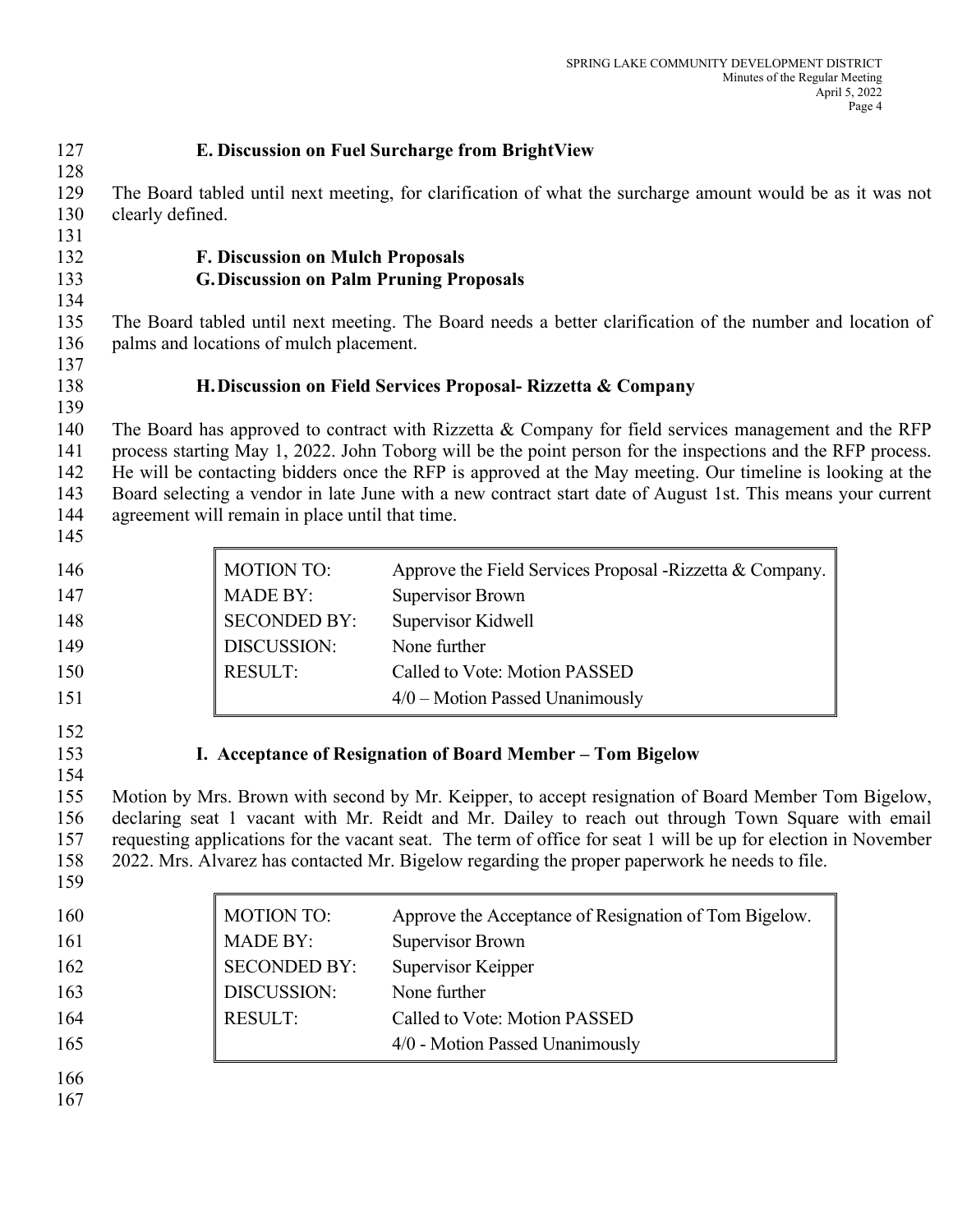| 168                                                  |                                                                                                                                                                                                                                                                                                           | <b>J. General Matters of the District</b> |                                                                                                                                       |
|------------------------------------------------------|-----------------------------------------------------------------------------------------------------------------------------------------------------------------------------------------------------------------------------------------------------------------------------------------------------------|-------------------------------------------|---------------------------------------------------------------------------------------------------------------------------------------|
| 169<br>170<br>171<br>172<br>173                      | Mr. Reidt reported that the meeting have been handled and Meritus/Inframark will work with Mr. Eckert<br>to issue credit for dissemination overcharges. Mr. Dailey suggested revisions to the agenda format if the<br>board was comfortable with that. Which they were. He also covered transition items. |                                           |                                                                                                                                       |
| 174<br>175<br>176<br>177<br>178                      | 5. CONSENT AGENDA<br>A. Consideration of Minutes of the Board of Supervisors Regular Meeting March 1, 2022<br><b>B. Consideration of Operations and Maintenance Expenditures February 2022</b><br>C. Review of Financial Statements Month Ending February 28, 2022                                        |                                           |                                                                                                                                       |
| 179<br>180<br>181                                    |                                                                                                                                                                                                                                                                                                           | <b>MOTION TO:</b>                         | Approval of all Consent agenda items A-C, with the<br>agreement that he two Meritus invoices dissemination<br>would be credited back. |
| 182                                                  |                                                                                                                                                                                                                                                                                                           | <b>MADE BY:</b>                           | Supervisor Kidwell                                                                                                                    |
| 183                                                  |                                                                                                                                                                                                                                                                                                           | <b>SECONDED BY:</b>                       | <b>Supervisor Brown</b>                                                                                                               |
| 184                                                  |                                                                                                                                                                                                                                                                                                           | DISCUSSION:                               | None further                                                                                                                          |
| 185                                                  |                                                                                                                                                                                                                                                                                                           | <b>RESULT:</b>                            | Called to Vote: Motion PASSED                                                                                                         |
| 186                                                  |                                                                                                                                                                                                                                                                                                           |                                           | 4/0 - Motion Passed Unanimously                                                                                                       |
| 187<br>188<br>189<br>190                             |                                                                                                                                                                                                                                                                                                           |                                           | <b>6. SUPERVISOR REQUESTS AND AUDIENCE COMMENTS</b>                                                                                   |
| 191<br>192                                           |                                                                                                                                                                                                                                                                                                           |                                           | Pressure washing final invoice should be held until property survey is complete.                                                      |
| 193<br>194                                           | Shadowing on some walls are visible and may need to be corrected if it is a cleaning issue.                                                                                                                                                                                                               |                                           |                                                                                                                                       |
| 195<br>196<br>197                                    | OLM payments were made last year but review by legal and demand for some refund for services due<br>to two failed RFP's will be requested by Mr. Eckert.                                                                                                                                                  |                                           |                                                                                                                                       |
| 198<br>199<br>200                                    | Questions were asked on Kolter and Ryan walk through by Mrs. Brown and Mr. Keipper and Mr.<br>Reidt responded.                                                                                                                                                                                            |                                           |                                                                                                                                       |
| 201<br>202                                           |                                                                                                                                                                                                                                                                                                           |                                           | Board by consensus agreed they were now responsible for the community moving forward.                                                 |
| 203<br>204<br>205<br>206<br>207<br>208<br>209<br>210 |                                                                                                                                                                                                                                                                                                           |                                           | Mr. Reidt asked to follow-up on the turf by the entry behind the Ryan model home.                                                     |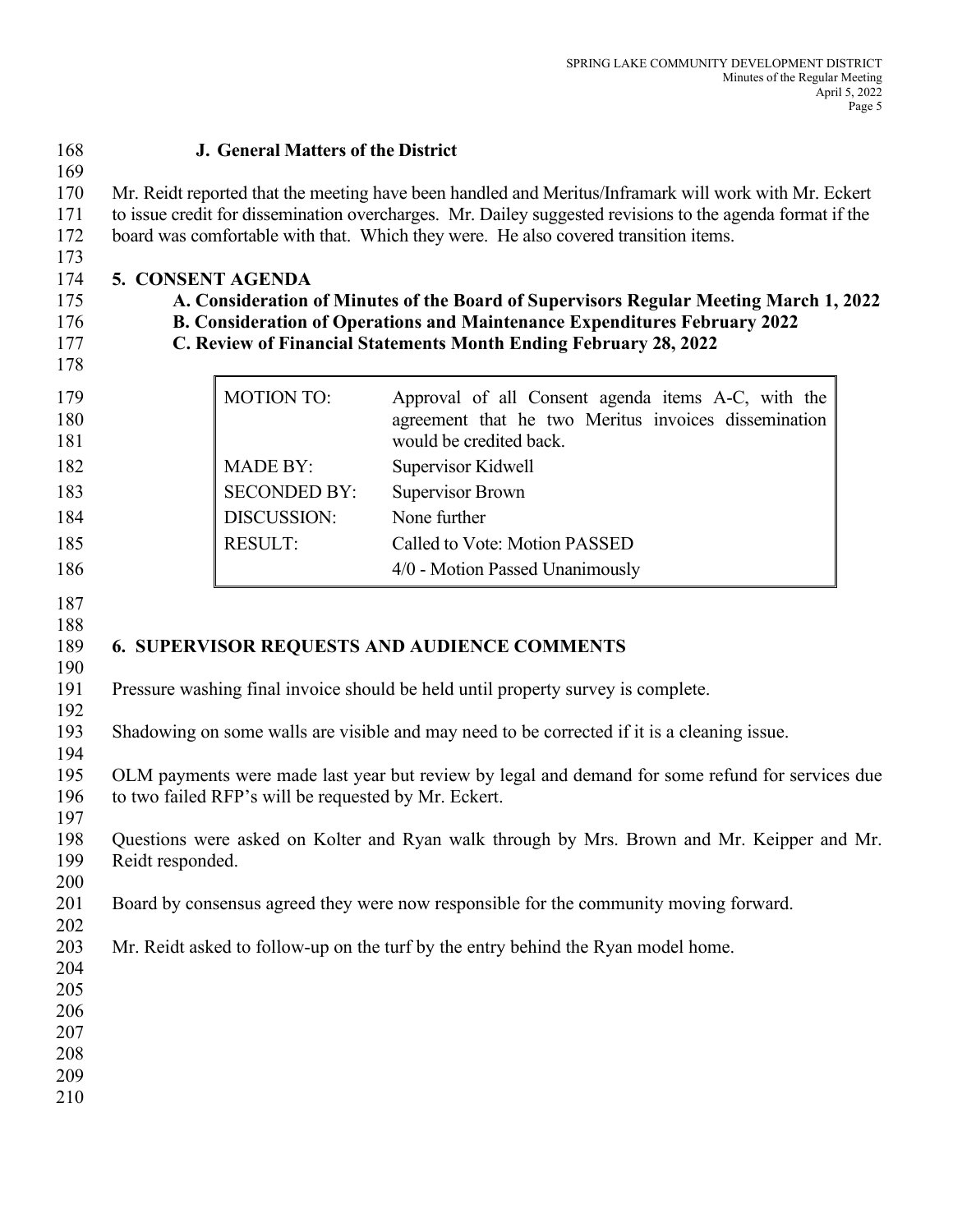| 211        |                                 |                                                |                                                                                          |
|------------|---------------------------------|------------------------------------------------|------------------------------------------------------------------------------------------|
| 212        | <b>Resident Comments</b>        |                                                |                                                                                          |
| 213        |                                 |                                                |                                                                                          |
| 214        |                                 |                                                | HOA requested clear mapping of property and Mrs. Brown will work with Mr. Chang and then |
| 215        | management will provide to HOA. |                                                |                                                                                          |
| 216        |                                 |                                                |                                                                                          |
| 217        |                                 |                                                | Discussion on pedestrian gate lock down by the HOA took place.                           |
| 218        |                                 |                                                |                                                                                          |
| 219<br>220 |                                 |                                                | Comments requesting board work with Boy Scouts to install Bat Houses.                    |
| 221        |                                 |                                                | Parkside Equipment needs repair. Mr. Reidt responded it is in process.                   |
| 222        |                                 |                                                |                                                                                          |
| 223        |                                 | Question on Audit was addressed by Mr. Eckert. |                                                                                          |
| 224        |                                 |                                                |                                                                                          |
| 225        |                                 |                                                | Sink hole on Blue Pacific reported and that will be HOA.                                 |
| 226        |                                 |                                                |                                                                                          |
| 227        | 7. ADJOURNMENT                  |                                                |                                                                                          |
| 228        |                                 |                                                |                                                                                          |
| 229        |                                 | <b>MOTION TO:</b>                              | Adjourn at 8:57 pm                                                                       |
| 230        |                                 | <b>MADE BY:</b>                                | <b>Supervisor Brown</b>                                                                  |
| 231        |                                 | <b>SECONDED BY:</b>                            | Supervisor Keipper                                                                       |
| 232        |                                 | DISCUSSION:                                    | None further                                                                             |
|            |                                 | <b>RESULT:</b>                                 | Called to Vote: Motion PASSED                                                            |
| 233        |                                 |                                                |                                                                                          |
| 234        |                                 |                                                | 4/0 - Motion Passed Unanimously                                                          |
| 235        |                                 |                                                |                                                                                          |
| 236        |                                 |                                                |                                                                                          |
| 237        |                                 |                                                |                                                                                          |
| 238<br>239 |                                 |                                                |                                                                                          |
| 240        |                                 |                                                |                                                                                          |
| 241        |                                 |                                                |                                                                                          |
| 242        |                                 |                                                |                                                                                          |
| 243        |                                 |                                                |                                                                                          |
| 244        |                                 |                                                |                                                                                          |
| 245        |                                 |                                                |                                                                                          |
| 246<br>247 |                                 |                                                |                                                                                          |
| 248        |                                 |                                                |                                                                                          |
| 249        |                                 |                                                |                                                                                          |
| 250        |                                 |                                                |                                                                                          |
| 251        |                                 |                                                |                                                                                          |
| 252        |                                 |                                                |                                                                                          |
| 253<br>254 |                                 |                                                |                                                                                          |
| 255        |                                 |                                                |                                                                                          |